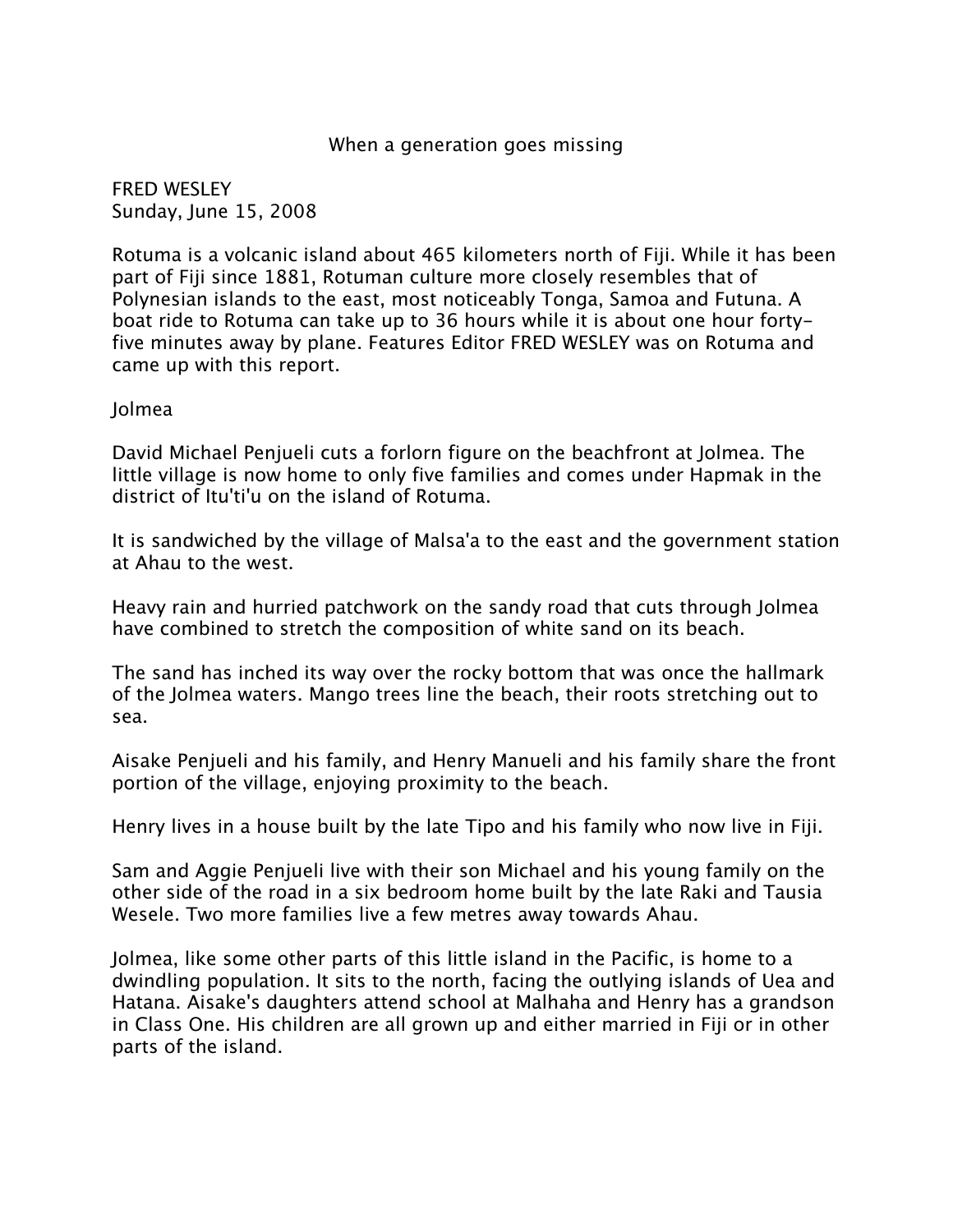Michael, 24, and his wife Filo have two young daughters. His sister and two brothers live in Fiji.

The families make up half of the population of Jolmea.

"About nine young men have moved to Fiji over the past two or three years," Michael says of the village population.

A total of eleven young men and women from the village have made the move south. A shed housing two pool tables overlooks the beach. Tarpaulins covering the tables have gathered dust.

A house that once stood between the homes of Aisake and Henry is no more. In its place is a stretch of sand under a canopy of trees.

An upturned boat with fibre glass bottom lies near the beach under one of the mango trees. Cracks on the bottom cry desperately for much needed repair work. Apart from the removal of hedges that once lined the three homes, not much else has changed over the past 20 years since my last visit.

The road is still sandy, branching out to concrete twin lanes over the rises to Ahau and to Malsa'a. Electricity is still rationed during the day, going off at around 10pm. Jolmea sits caged in by trees lining the beach and foliage stretching inland to mountains in the south.

With a population of 27 people, the village is an apt reflection of the worrying trend on the island.

The rural to urban drift has seen the island population reduce to about 2000 people. It threatens to tug at the very fabric of Rotuman society.

Michael is one of the very few young people who remain on the island.

Aware of the worrying trend, he expresses hope Rotuma will recover.

Productive age gap

Rotuma lacks job opportunities. This is a glaring fact on this beautiful island.

Questions remain over the lagging economic situation and whether it can be improved.

It's obviously a factor which has seen the majority of people in the 'productive' age group move on to greener pastures overseas.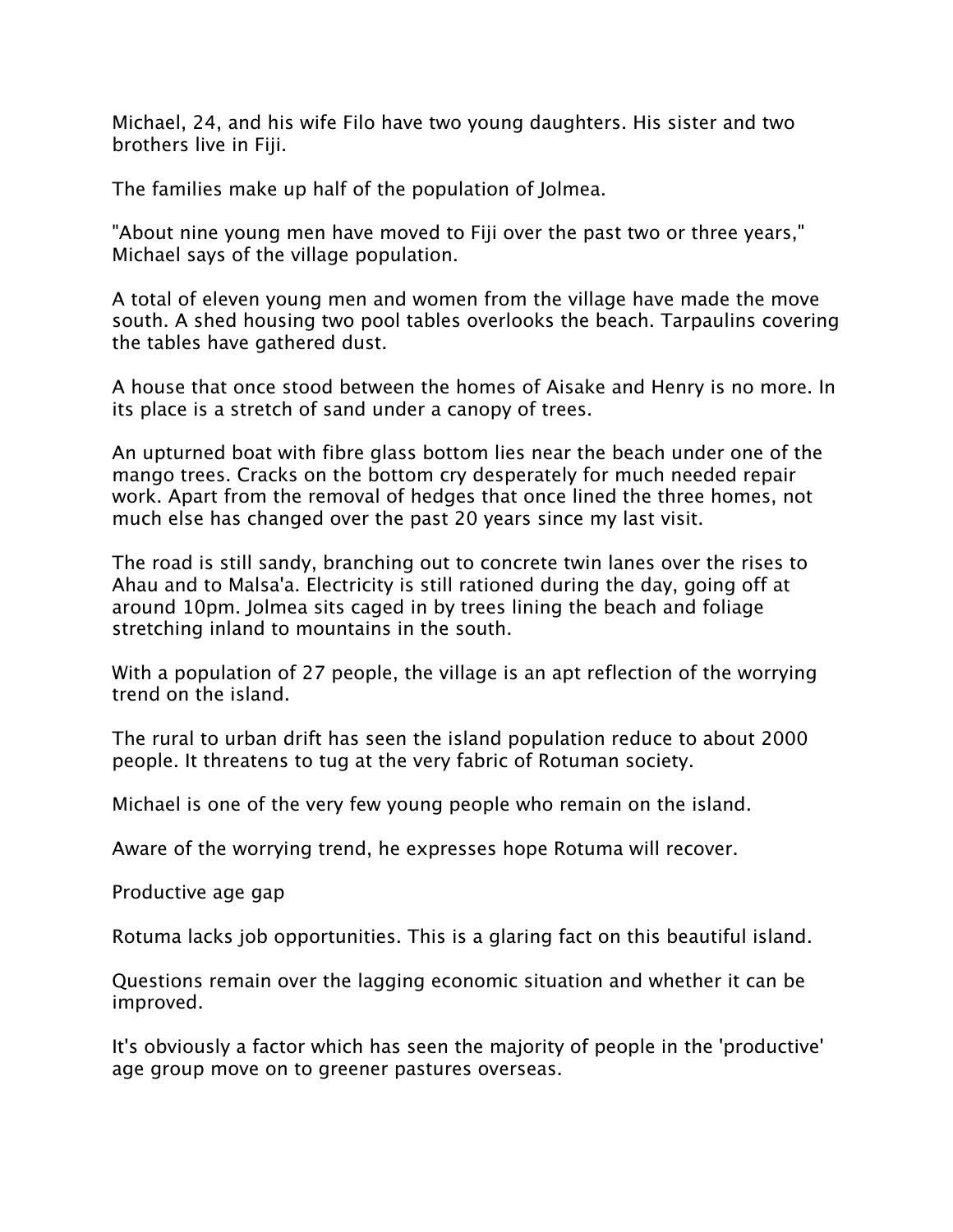Most head south to Fiji in search of a better future.

The 'productive' age group, covering high school leavers and those under the age of 40 is dwindling.

Poasa Nauluvula of the Ministry of Agriculture in Fiji noticed the glaring absence during Rotuma Day celebrations on May 13.

He reckons it is a sad state of affairs for an island already struggling economically.

"It's really not difficult to miss," he says.

"It's evident there are either very young people or very old people living here now."

Michael attributes the dwindling population to a lack of job opportunities.

"There are no jobs available here for young people," he says.

He spends about 45 minutes to an hour cutting enough copra to fill a bag which earns him \$4.

The hardest part of this exercise is manually hauling his bags of copra through the bush to a road for the council's truck to pick up.

"It's not an easy life, but I prefer this to living in Fiji," he shrugs. He tried out life on the fast lane, coming off with a stint in an internationally recognised fast food eatery in Suva and a three month stay in Sydney, Australia.

"I wasn't getting much in Suva. I lived in Nasinu and if mum asked for some money to be sent over, I had nothing left and relied on my relatives to pay my fare to work in the city," he says.

"In the end, I felt it wasn't worth the trouble, so I packed up and came back home."

Apart from the money he makes selling copra, he does part time work at the airport at Malhaha and works at the jetty when ships are in port.

Lord Wilson of Malsa'a agrees educational needs and employment opportunities far outweigh anything else on the minds of the people of Rotuma.

The Rotuma Council of Chiefs chairman Tarterani Rigamoto is relying on the interim Government's declaration in May, that Oinafa is now Rotuma's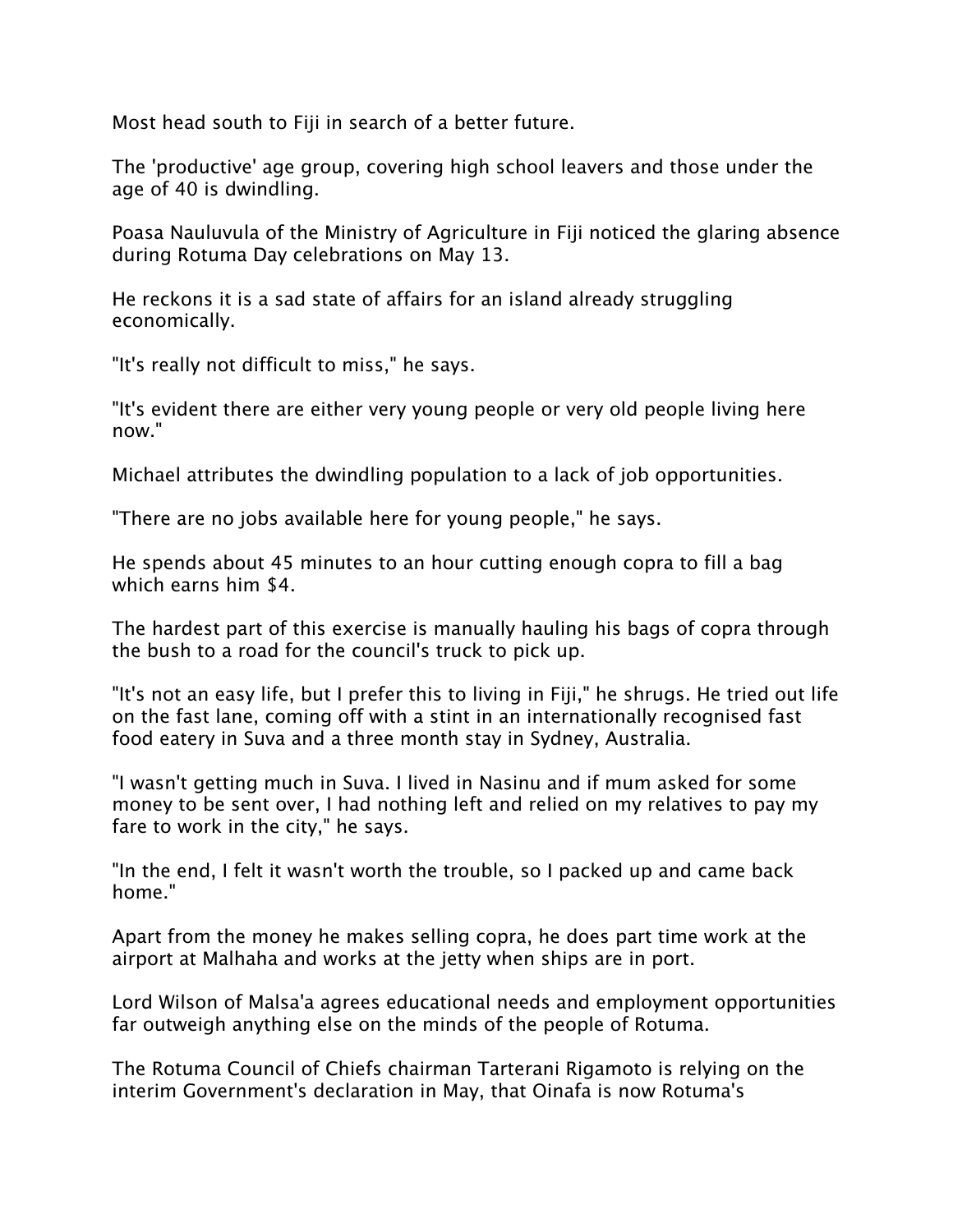international port of call, to boost its economy and subsequently keep its youths at home. It's bound to open up doors of opportunities, he reckons.

That and the new strip at the airport at Malhaha are factors he hopes can contribute to an economic boom.

Oinafa, however, according to a well placed source remains a sufferance port of call.

A sufferance port, according to our friend is 'a place other then an approved place of loading or unloading at which the controller may, subject to such conditions as he may either generally or in any particular case impose, allow any goods to be loaded or unloaded'.

Simply put ships planning to visit the island must get proper clearance from Suva. It's about uprooting customs staff and any other government officer related to offering clearances, from Fiji to Rotuma.

The state of the jetty at Oinafa will never cater for that any time soon.

Rotuma's woes are compounded by the fact the island has no opportunity for higher education.

Council representative, retired Major General Jioji Konrote picks out the absence of a Form Seven stream and tertiary education.

He reckons this and the lack of employment opportunities are factors contributing to the move south by the island's young people.

"A lot of our young people move to Fiji for higher education," he says.

"The problem is when they complete their education, there's no incentive to go back home to Rotuma."

Two pronged assault

The chiefs, Mr Konrote says, have plans for a two-pronged assault.

"It's about keeping the population on the island, and attracting those who have moved to Fiji, to go back to the island," he says.

He shrugs aside talk of procrastination over the years. "This is our watch now and we'd like to improve the lot of our people.

"We're not going to point fingers at anyone.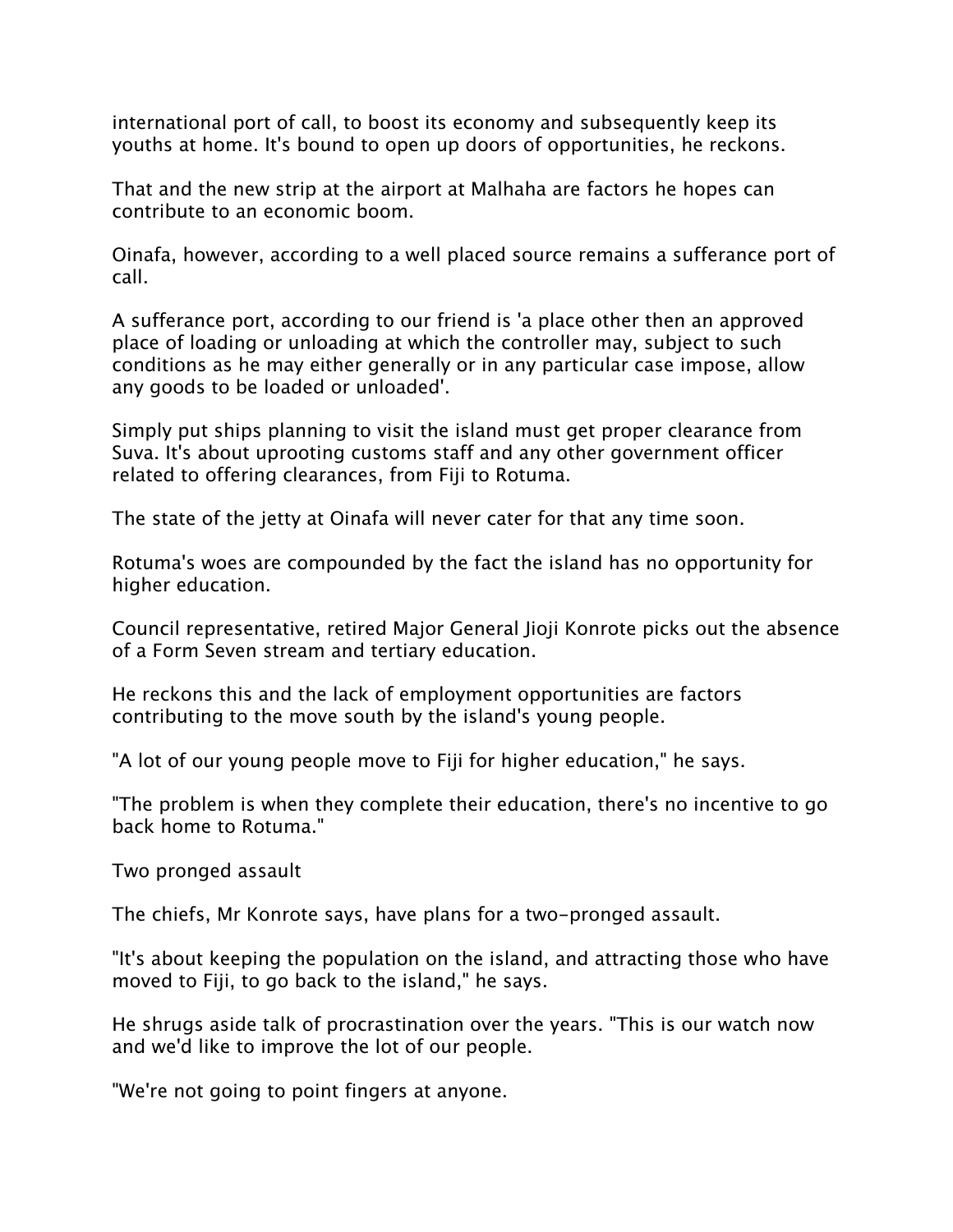"I think it's about moving forward to enable Rotumans to utilise the resources that are available."

"The chiefs have endorsed us, myself and Doctor John Fatiaki, as representatives of the people to the interim Government.

"We are looking at utilising our natural resources agriculture and our untapped marine resources."

"Rotumans are like any other people who want tangible results."

Mr Konrote says a proposal is expected to be forwarded for the construction of a vocational training centre on the island.

"It would be good to have a facility similar to that of the Fiji Institute of Technology. It's a long term plan."

It's a plan Mr Wilson agrees is worth trying out.

"It'll help to reduce the number of our young people leaving," Mr Wilson says.

Charter

The council, Mr Konrote says, supports the vision of the interim Government's People's Charter.

"We don't support the coup. But we do support the principles contained in the charter to take Fiji forward."

In the end

As the sun slowly disappears over the horizon, casting shadows over the islands of Hatana and Uea, Michael mutters an inaudible plea for help.

It comes from the heart. It's about saving the lifeline of a people. It's unintentional, but the message is loud and clear.

Could the very fabric of Rotuman society be hanging in the balance? When the young leave, questions arise. There's a huge void in the generation line of the people in these breathtaking islands.

The clear turquoise waters blessed with sun-kissed beaches seem to have lost their hold on a generation that should be credited with productivity. But in the